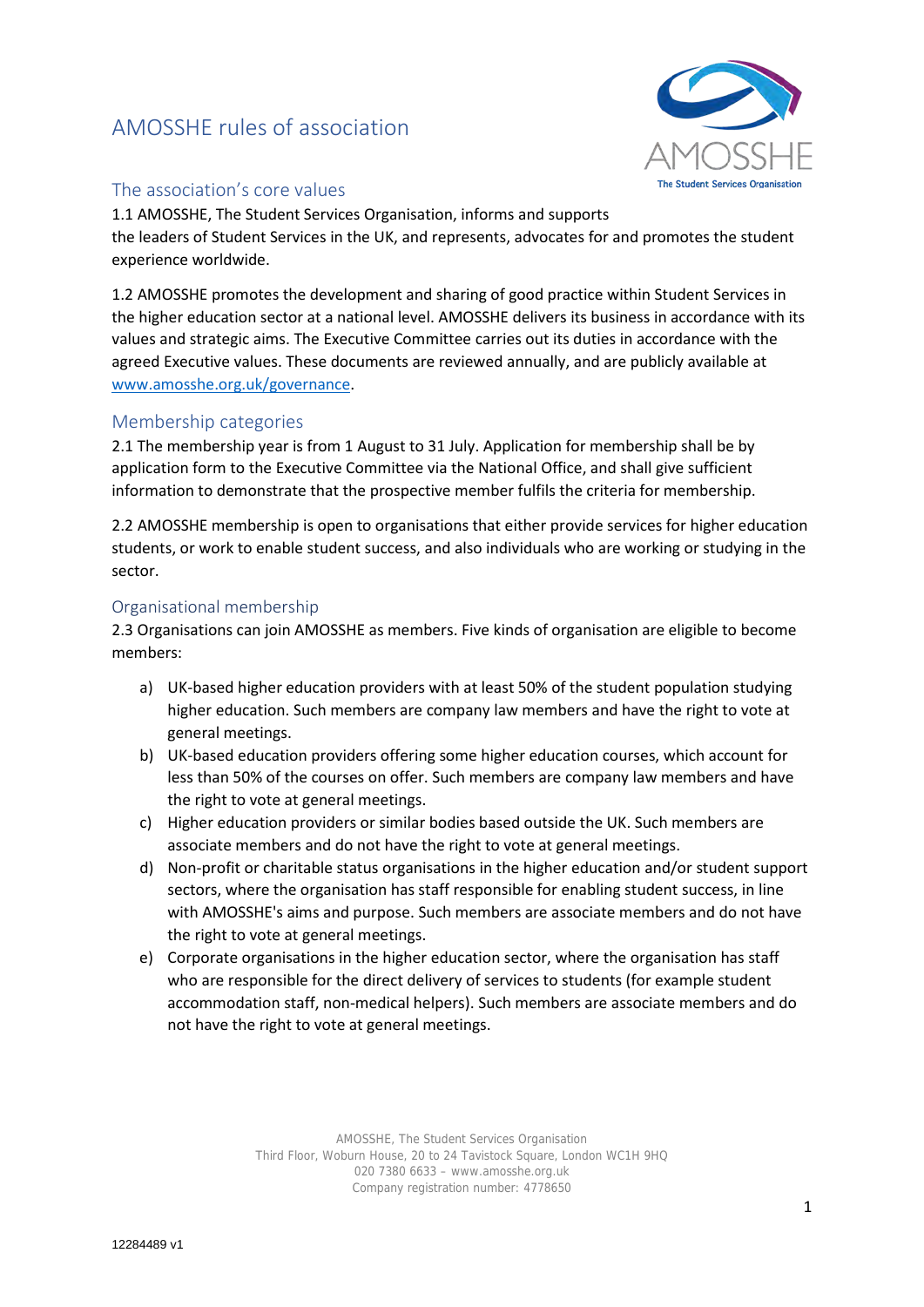2.3.1 Membership for UK-based higher education providers with at least 50% of the student population studying higher education is tiered depending on how many full-time equivalent higher education students the organisation has. Membership is tiered as follows:

| <b>Full-time equivalent higher</b><br>education students | <b>Membership tier</b> | Number of named<br>representatives          |
|----------------------------------------------------------|------------------------|---------------------------------------------|
| One to 3,000                                             | Small and specialist   | 1 lead representative                       |
| 3,000 to 10,000                                          | Tier 1                 | 1 lead plus 1 named core<br>representative  |
| 10,000 to 20,000                                         | Tier 2                 | 1 lead plus 2 named core<br>representative  |
| Over 20,000                                              | Tier 3                 | 1 lead plus 3 named core<br>representatives |

Membership includes:

- a) The right to nominate one named lead representative to represent the organisation for membership votes, who will also usually manage the membership for the organisation. Lead representatives should be staff in leadership roles in Student Services.
- b) Tier 1, Tier 2 and Tier 3 membership also includes at least one named core representative in addition to the lead representative. Core representatives are entitled to attend and speak at general meetings, but do not vote.
- c) Named representatives are associate members in their personal capacities and obtain access to the benefits of AMOSSHE membership as part of their organisation's membership cost. However, they are not company law members and do not have voting rights in their personal capacities.

Organisations apply to join AMOSSHE through an online application form, to be considered by the AMOSSHE Vice Chair (Operations).

For the avoidance of doubt, where a representative of a member organisation is entitled to vote on the member's behalf, the representative may vote as they think fit.

2.3.2 Membership for UK-based education providers offering some higher education courses, which account for less than 50% of the courses on offer includes one named lead representative who represents the organisation for membership votes, and usually manages the membership for the organisation and may access the benefits of the AMOSSHE membership on behalf of the member. Lead representatives should be staff in leadership roles in Student Services. Named representatives are associate members in their personal capacities and obtain access to the benefits of AMOSSHE membership as part of their organisation's membership cost. However, they are not company law members and do not have voting rights in their personal capacities. Organisations apply to join AMOSSHE through an online application form, to be considered by the AMOSSHE Vice Chair (Operations).

2.3.3 Membership for higher education providers or similar bodies based outside the UK includes one named lead representative who represents the organisation and usually manages the membership for the organisation. Lead representatives should be staff in leadership roles in Student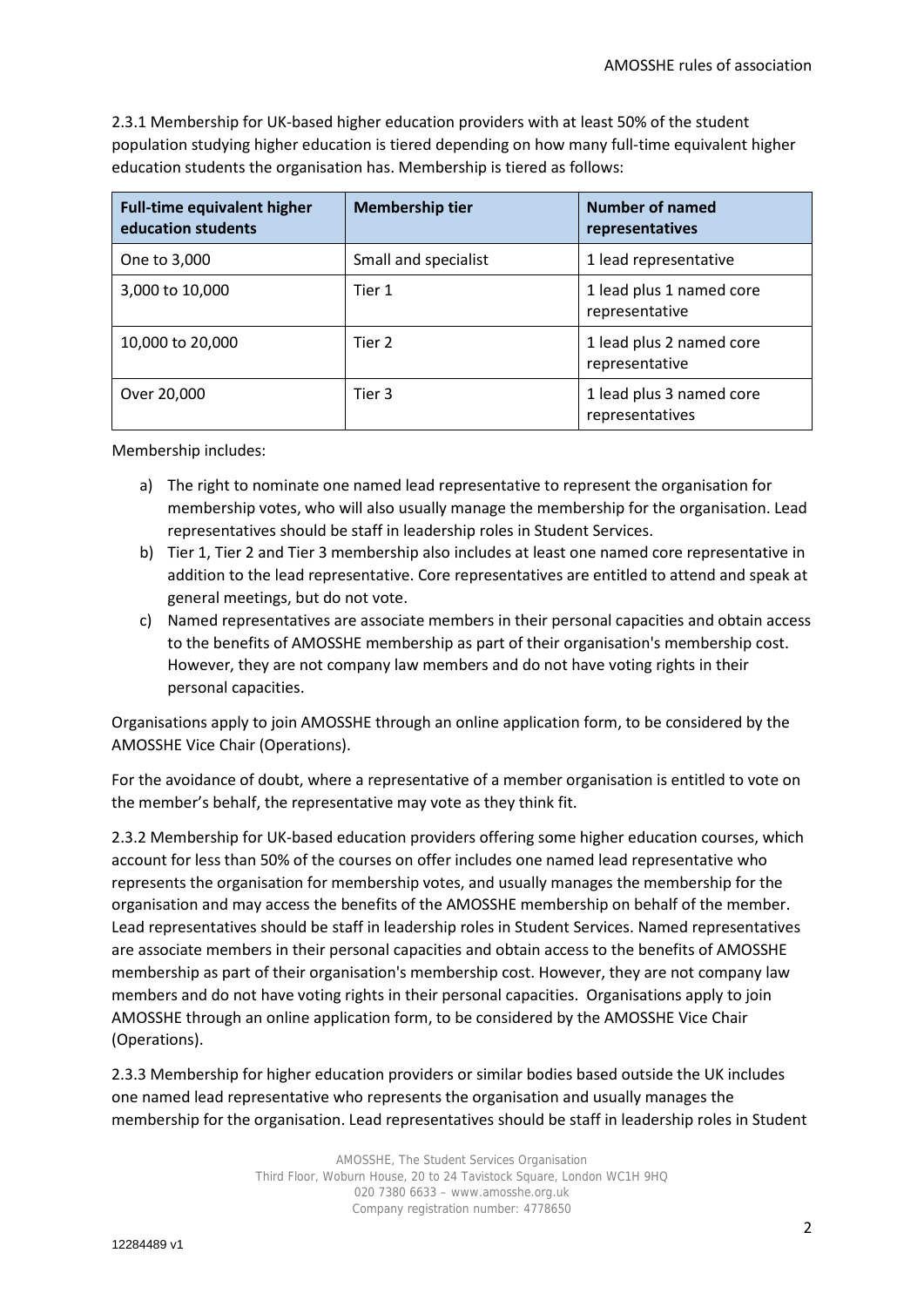Services. Organisations apply to join AMOSSHE through an online application form, to be considered by the AMOSSHE Vice Chair (Operations).

2.3.4 Membership for non-profit or charitable status organisations in the higher education and/or student support sectors includes one named lead representative who represents the organisation and usually manages the membership for the organisation. Organisations apply to join AMOSSHE through an online application form, to be considered by the AMOSSHE Business Ethics Committee to determine whether membership for the organisation is consistent with AMOSSHE's values and aims.

2.3.5 Membership for corporate organisations in the higher education sector includes one named lead representative who represents the organisation and usually manages the membership for the organisation. Lead members should be staff who are responsible for the direct delivery of services to students. Organisations apply to join AMOSSHE through an online application form, to be considered by the AMOSSHE Business Ethics Committee to determine whether membership for the organisation is consistent with AMOSSHE's values and aims.

### Additional membership

2.4 Provided that an organisation is a member of AMOSSHE, other staff at that organisation may apply to be additional associate members to those representatives included in the core membership. Each additional member will be charged directly for an additional membership, at the fee agreed by the Executive Committee and approved at the Annual General Meeting. They will have the same membership benefits as named core members within the core membership.

2.4.1 Individuals apply to join AMOSSHE, once their employing organisation is a member, through an online application form, to be considered by the AMOSSHE Vice Chair (Operations).

### Individual and student membership

2.5 Individuals who are not associated with an eligible organisation can join AMOSSHE as associate members. Two kinds of individual are eligible to become members:

- a) Freelance consultants working in the higher education sector, or professionals undertaking research into Student Services.
- b) Students taking a higher education course with a substantial connection in its curriculum to Student Services (for example, a postgraduate degree in Student Affairs or higher education management) at an AMOSSHE member institution.

2.5.1 Freelance consultants working in the higher education sector and professionals undertaking research into Student Services apply to join AMOSSHE through an online application form, to be considered by the AMOSSHE Business Ethics Committee to determine whether membership for the individual is appropriate.

2.5.2 Students taking a higher education course with a substantial connection in its curriculum to Student Services apply to join AMOSSHE through an online application form, to be considered by the AMOSSHE Business Ethics Committee to determine whether membership for the individual is appropriate.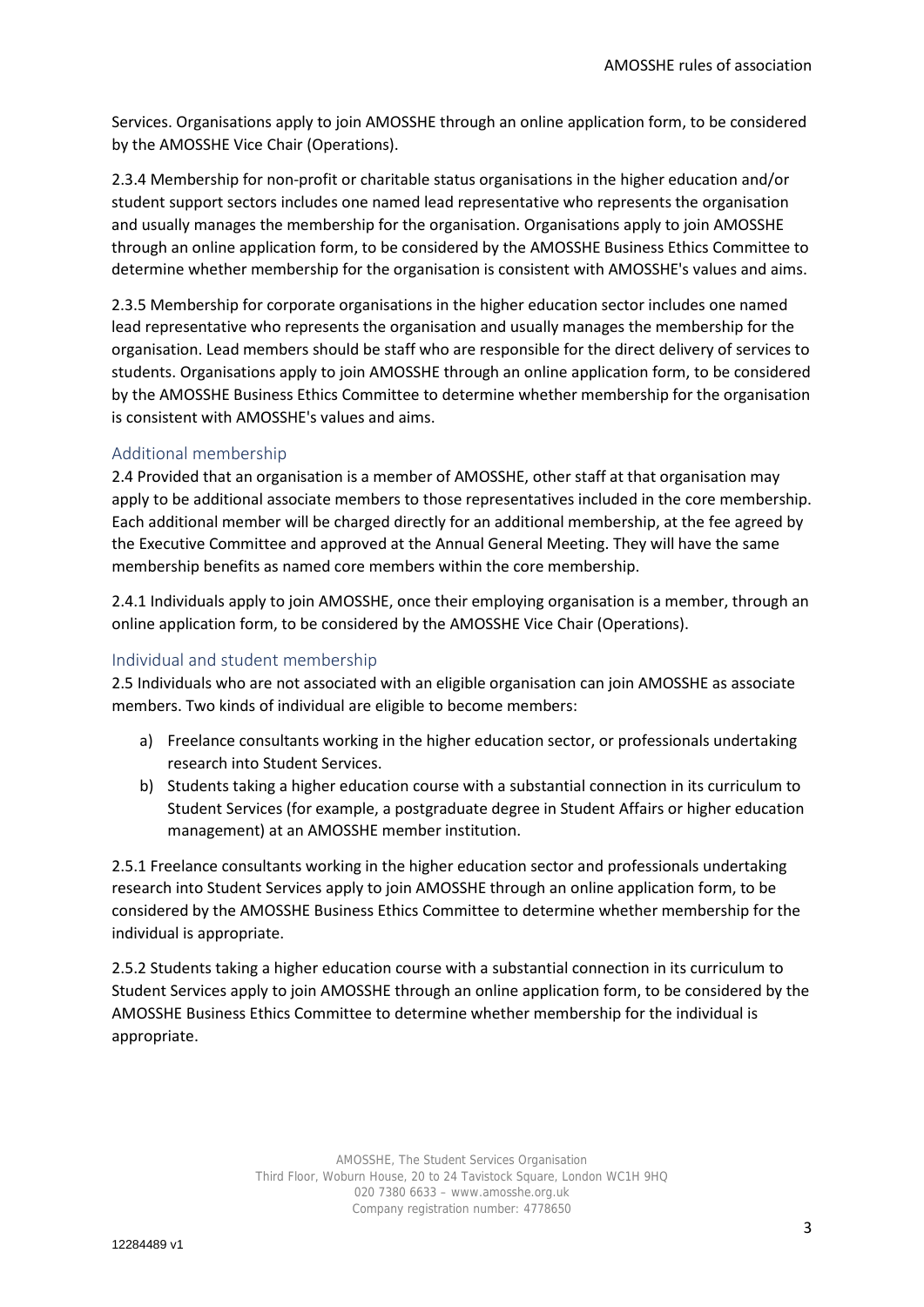# Membership entitlements

2.6 AMOSSHE membership includes a range of exclusive benefits. Access to these depends on the membership category, as follows:

| <b>Member benefit</b>                            | <b>UK-based</b><br>education<br>providers with<br>at least 50% of<br>students<br>studying<br>higher<br>education | <b>UK-based</b><br>education<br>providers with<br>less than 50%<br>of students<br>studying<br>higher<br>education | <b>International</b><br>higher<br>education<br>providers | Non-profit<br>organisations | Corporate<br>organisations | <b>Individuals</b> | <b>Students</b> |
|--------------------------------------------------|------------------------------------------------------------------------------------------------------------------|-------------------------------------------------------------------------------------------------------------------|----------------------------------------------------------|-----------------------------|----------------------------|--------------------|-----------------|
| Access to member network<br>(including Jiscmail) | Yes                                                                                                              | Yes                                                                                                               | Yes                                                      | Yes                         | Yes                        | Yes                | Yes             |
| Sector updates                                   | Yes                                                                                                              | Yes                                                                                                               | Yes                                                      | Yes                         | Yes                        | Yes                | Yes             |
| Event discounts                                  | Yes                                                                                                              | Yes                                                                                                               | Yes                                                      | Yes                         | Yes                        | Yes                | Yes             |
| Member resources                                 | Yes                                                                                                              | Yes                                                                                                               | Yes                                                      | Yes                         | Yes                        | Yes                | Yes             |
| <b>Student Services</b><br>benchmarking          | Yes                                                                                                              | Yes                                                                                                               | Yes                                                      | Yes                         | No                         | Yes                | Yes             |
| Research funding                                 | Yes                                                                                                              | Yes                                                                                                               | Yes                                                      | <b>No</b>                   | No                         | <b>No</b>          | No              |
| National / regional group<br>meetings            | Yes                                                                                                              | Yes                                                                                                               | No                                                       | No                          | No                         | <b>No</b>          | No              |
| International exchanges                          | Yes                                                                                                              | Yes                                                                                                               | No                                                       | No                          | <b>No</b>                  | No                 | No              |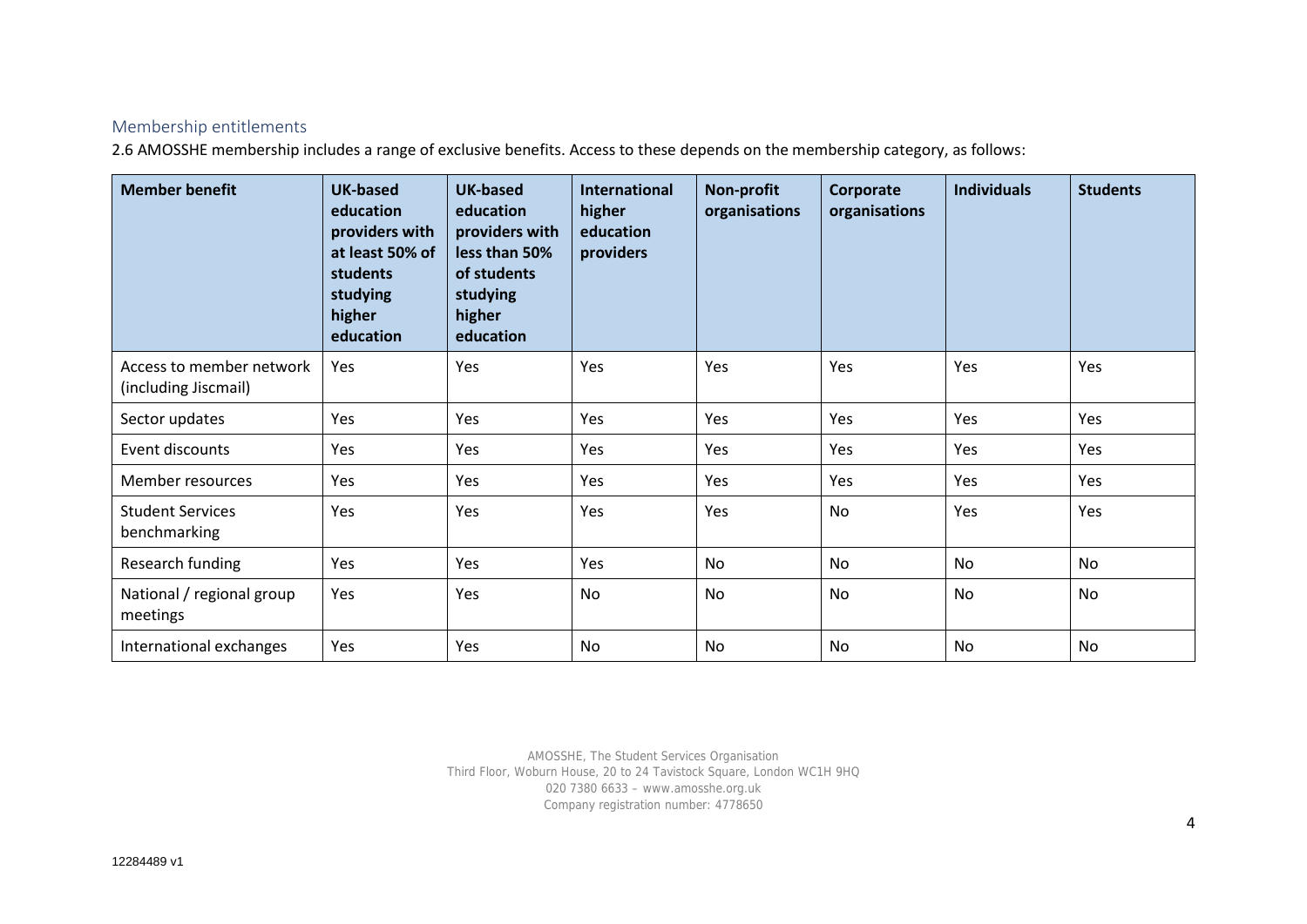| Ability to become an       | Yes | Yes | No | No | No | No | No |
|----------------------------|-----|-----|----|----|----|----|----|
| <b>Executive Committee</b> |     |     |    |    |    |    |    |
| member / vote in elections |     |     |    |    |    |    |    |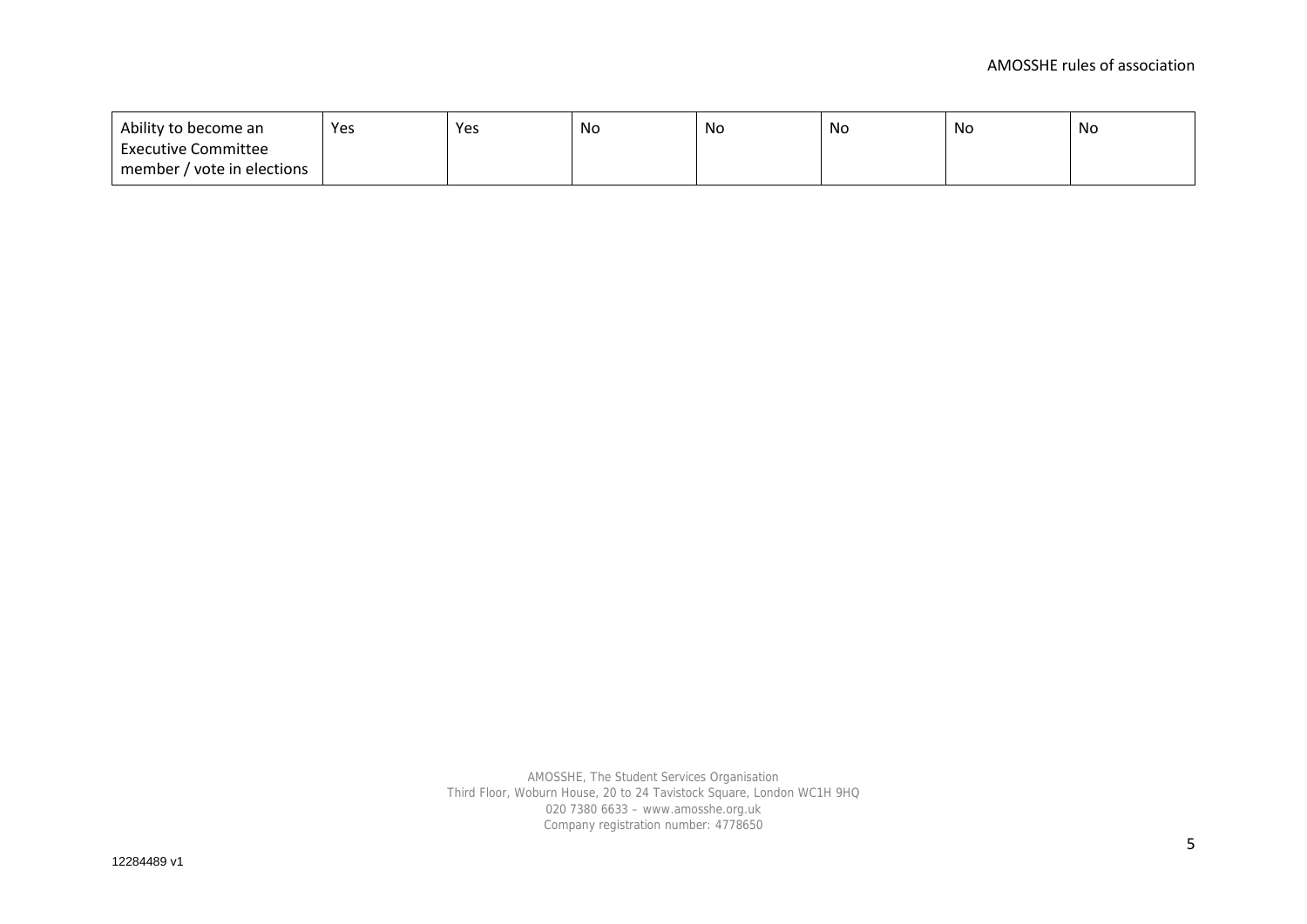# Annual subscription

3.1 The membership fee in respect of the following membership year shall be proposed annually by the Executive Committee based on the guidance of the Vice Chair (Operations).

3.2 Subscription fees are set per annum. For organisation memberships that commence part-way through a year, the following rates will apply:

- a) Joining between 1 August and 31 January: full fee
- b) Joining between 1 February and 31 July: 50% of fee.

3.3 The association shall appoint an auditor, based on the guidance of the Vice Chair (Operations).

3.4 A financial statement for the previous year (1 August to 31 July) shall be presented at the Annual General Meeting. Audited accounts shall be presented to the Executive Committee in advance of the submission period to HMRC and shall be made available to members at the Annual General Meeting.

### Meetings of the association

4.1 The association shall hold an Annual General Meeting (AGM) usually at the National Conference. Any other meetings shall be called Extraordinary General Meetings.

4.2 Proceedings of the AGM shall be governed by the Articles of Association and may be further defined by the rules.

4.3 The AGM may include reports from the Chair or Vice Chairs, and on matters concerning the structure, organisation, operation, resourcing, professional development events and correspondence of the association.

4.4 Proceedings of a General meeting will be governed by the Articles of Association.

4.5 A General Meeting may be called on the written instruction of the Chair or by written request to the Vice Chair, who will decide on the appropriateness of the meeting on a case by case basis. In such case, a meeting will be called in accordance with the Articles of Association.

4.6 A General Meeting must be called following a request from members in accordance with the Companies Act 2006.

4.7 Other meetings, including ad hoc working groups, may be arranged at the instigation of the Executive Committee or the association as required.

### Directors of the association and Executive Committee

5.1 The association is managed by an Executive Committee of twelve directors, who are elected by and from representatives of UK HEP members. These include four Executive Chair roles: Chair, Vice Chair, Vice Chair (Operations), and Vice Chair (Professional Development).

5.2 The membership will elect the directors at a quorate meeting as defined in the Articles of Association, or by formal ballot, which will be conducted as appropriate, for example by post or online, and in line with section 6 of these rules. All roles, including chair roles, will be open to nomination and election. In the case that a chair role is not filled, the Executive Committee may appoint a suitable member of the Executive Committee to that chair role, or in the unlikely event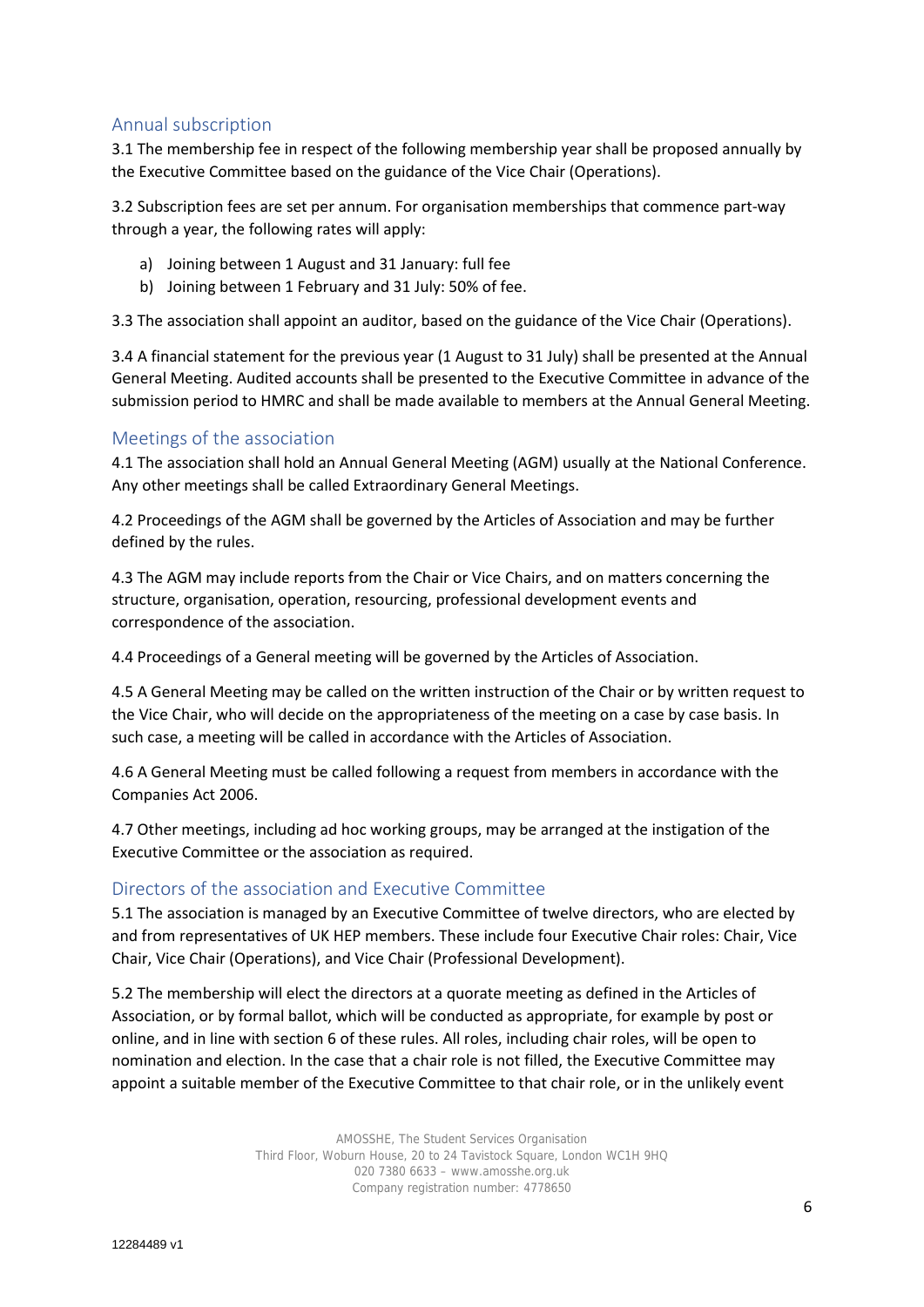that there is no suitable committee member available and willing to take on the role, open a further election.

5.3 The Chair and Vice Chairs shall have the authority to act on behalf of the association and the Executive Committee between meetings, subject to the action being reported to the association or the Executive Committee, as the case may be, at its next meeting.

5.4 The Vice Chair is appointed by the Executive Committee to act as Chair if for any reason the latter is temporarily unable to carry out their duties.

5.5 Should the Chair resign their post before the end of their term, the Vice Chair shall be empowered to act as Chair for the remainder of that term of office.

5.6 When the Executive Committee does not have representation by a lead representative from each of the devolved administrations, the Executive Committee may use co-option to obtain such representation. This is usually determined by a simple majority vote at an Executive Committee meeting.

# Terms of service and election of the Executive Committee

6.1 Only one representative per UK HEP member shall be able to stand for election as a chair or other directors, to propose or second nominations, or to vote in such elections. This will normally be the lead representative, although they may choose to delegate this to another person named within the organisation's AMOSSHE membership if they choose to. In the event that more than one individual from an institution submits a nomination or ballot papers for a single election, neither will be counted.

6.2 The Chair, Vice Chair, Vice Chair (Operations) and Vice Chair (Professional Development) shall each serve for two years where possible and shall be eligible for reappointment by the Executive Committee in the case that the normal nominations and elections process does not result in these roles being filled. They shall not serve for more than four consecutive years in the same role. Where possible the Chair and Vice Chair (Operations) roles will not be up for election at the same time to aid in business continuity for the staff team.

6.3 Other directors shall be elected for two year terms, and shall be eligible for re-election.

6.4 No director shall serve for more than eight consecutive years in any role.

6.5 Election shall normally be by online or postal ballot. Each eligible member organisation has one vote. This will normally be exercised by the lead representative, although they may choose to delegate this to another person named within the organisation AMOSSHE membership if they choose to. In the event that more than one individual from an eligible organisation submits a nomination or ballot papers for a single election, neither will be counted.

6.6 In the event of a tied vote for place on the Executive Committee, the Chair plus one other member of the current Executive Committee will review and decide which candidate should take the vacant position. Criteria in making the decision can include, but is not limited to, the following; the composition of the Executive Committee for the incoming year and the need to, as far as possible, ensure representation from a diverse group of institutions; ensure as far as is reasonably possible a diverse regional voice; succession planning in the context of which other members are due to leave Executive Committee within the next two years; succession planning in terms of the skills and